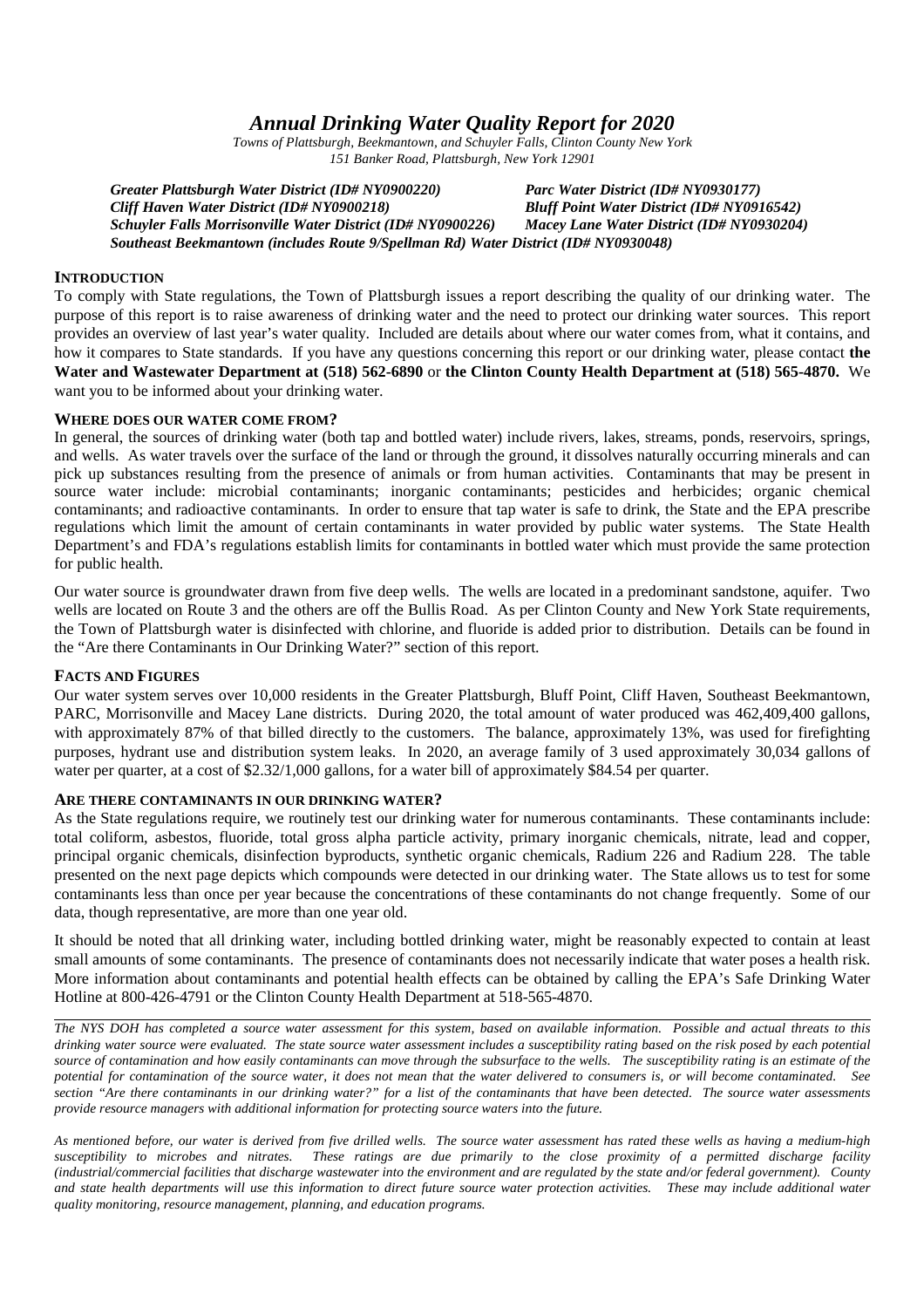# **This table shows the results of our monitoring for the period of January 1 to December 31, 2020.**

| <b>TEST RESULTS</b>                                                  |                         |                       |               |                                       |                        |                |            |                                                                |  |
|----------------------------------------------------------------------|-------------------------|-----------------------|---------------|---------------------------------------|------------------------|----------------|------------|----------------------------------------------------------------|--|
| <b>Contaminant</b>                                                   | <b>Violation</b><br>Y/N | <b>Sample</b><br>Date | <b>Result</b> | Range<br>Detected/RAA                 | Unit<br><b>Measure</b> | <b>MCLG</b>    | <b>MCL</b> | <b>Likely Source</b><br>of Contamination                       |  |
| <b>Disinfection Byproducts</b>                                       |                         |                       |               |                                       |                        |                |            |                                                                |  |
| <b>Total Trihalomethanes</b>                                         |                         |                       |               |                                       |                        |                |            |                                                                |  |
| Greater Plattsburgh                                                  | $\mathbf N$             | 7/13/20               | 2.0           |                                       |                        |                |            |                                                                |  |
| Macey Lane                                                           | N                       | 7/9/19                | 2.5           |                                       |                        |                |            |                                                                |  |
| Southeast Beekmantown                                                | N                       | 8/19/20               | 4.8           |                                       |                        |                |            | By-product of drinking water                                   |  |
| <b>PARC</b>                                                          | N                       | 8/19/20               | 1.1           |                                       | $u\alpha/l$            | NA             | 80         | chlorination needed to kill<br>harmful organisms.              |  |
| <b>Bluff Point</b>                                                   | N                       | 8/19/20               | 5.4           |                                       |                        |                |            |                                                                |  |
| Cliff Haven                                                          | N                       | 8/8/18                | 2.4           |                                       |                        |                |            |                                                                |  |
| Morrisonville(Schuyler Falls)                                        | N                       | 8/19/20               | 1.4           |                                       |                        |                |            |                                                                |  |
|                                                                      |                         |                       |               | <b>Inorganic Contaminants</b>         |                        |                |            |                                                                |  |
| Fluoride $(a)$                                                       |                         |                       |               |                                       |                        |                |            | Water additive that promotes                                   |  |
| Greater Plattsburgh                                                  | $\mathbf N$             | Monthly               | 0.5           | $0.3 - 0.8$                           | mg/1                   | $\overline{4}$ | 2.2        | strong teeth; Erosion of natural<br>deposits.                  |  |
| <b>Nitrate</b>                                                       |                         |                       |               |                                       |                        |                |            |                                                                |  |
| <b>Greater Plattsburgh</b>                                           | N                       | 5/18/20               | 0.21          |                                       | mg/1                   | 10             | 10         | Runoff from fertilizer; Leaching<br>from septic tanks, sewage; |  |
|                                                                      |                         |                       |               |                                       |                        |                |            | Erosion of natural deposits.                                   |  |
|                                                                      |                         |                       |               |                                       |                        |                |            |                                                                |  |
| Lead $(c)$                                                           |                         |                       |               |                                       |                        |                |            |                                                                |  |
| Cliff Haven $(d)$ – 90 <sup>th</sup> % (14)                          | $\mathbf N$             | 6/4/19                | 0.0024        | $< 0.001 - 0.003$                     |                        |                |            |                                                                |  |
| Morrisonville (Schuyler Falls) $(b)$                                 | $\mathbf N$             | 6/4/19                | < 0.001       | $< 0.001 - 0.0013$                    |                        |                |            | Corrosion of household                                         |  |
| $-90$ <sup>th %</sup> (15)                                           |                         |                       | 0.0010        | $< 0.001 - 0.0046$                    | mg/1                   | NA             | $AL=0.015$ | plumbing systems; Erosion of<br>natural deposits.              |  |
| Macey Lane $(b)$ – 90th % (6)<br>PARC $(b)$ – 90 <sup>th</sup> % (7) | $\mathbf N$             | 6/5/18                | 0.0017        | $< 0.001 - 0.0059$                    |                        |                |            |                                                                |  |
|                                                                      | N<br>N                  | 6/4/18                | 0.0018        | $< 0.001 - 0.014$                     |                        |                |            |                                                                |  |
| GPA $(b)$ – 90 <sup>th</sup> % (37)                                  |                         | 6/4/18                |               |                                       |                        |                |            |                                                                |  |
| Copper $(c)$<br>Cliff Haven $(d)$ – 90 <sup>th</sup> % (14)          | $\mathbf N$             | 6/4/19                | 0.16          | $0.038 - 0.18$                        |                        |                |            |                                                                |  |
|                                                                      | N                       | 6/4/19                | 0.23          | $0.025 - 0.4$                         |                        |                |            |                                                                |  |
| Morrisonville (Schuyler Falls) $(b)$<br>$-90$ <sup>th %</sup> (15)   |                         |                       |               |                                       | mg/L                   | 1.3            | $AI = 1.3$ | Corrosion of household<br>plumbing systems; Erosion of         |  |
| Macey Lane $(b)$ – 90th % (6)                                        | $\mathbf N$             | 6/5/18                | 0.11          | $0.021 - 0.14$                        |                        |                |            | natural deposits.                                              |  |
| PARC( $b$ ) – 90 <sup>th</sup> % (7)                                 | $\mathbf N$             | 6/4/18                | 0.36          | $0.072 - 0.45$                        |                        |                |            |                                                                |  |
| GPA $(b)$ – 90 <sup>th</sup> % (37)                                  | $\mathbf N$             | 6/4/18                | 0.14          | $< 0.020 - 0.21$                      |                        |                |            |                                                                |  |
|                                                                      |                         |                       |               | <b>Synthetic Organic Contaminants</b> |                        |                |            |                                                                |  |
| Released into the<br>Perfluorooctanoic Acid                          |                         |                       |               |                                       |                        |                |            |                                                                |  |
| (PFOA)                                                               |                         |                       |               |                                       |                        |                |            | environment from                                               |  |
| Greater Plattsburgh                                                  | N                       | 10/21/20              | 2.19          |                                       | ng/l                   | NA             | 10         | widespread use in                                              |  |
|                                                                      |                         |                       |               |                                       |                        |                |            | commercial and industrial                                      |  |
|                                                                      |                         |                       |               |                                       |                        |                |            | applications.                                                  |  |
|                                                                      |                         |                       |               |                                       |                        |                |            |                                                                |  |

#### **NOTES:**

*a.* The result is the average for the year 2020.

*b.* The action levels for lead and copper were not exceeded at the test sites.

*c*. The result represents the 90<sup>th</sup> percentile of the sites tested. A percentile is a value on a scale of 100 that indicates the percent of a distribution that is equal to or below it. The 90<sup>th</sup> percentile is equal to or greater than 90% of the lead and/or copper values detected in our water system

*d.* The State allows us to monitor for some contaminants less than once per year because the concentrations of these contaminants do not change frequently. Some of our data, though representative, are more than a year old.

#### **DEFINITIONS:**

*Maximum Contaminant Level* **(**MCL): The highest level of a contaminant that is allowed in drinking water. MCLs are set as close to the MCLGs as feasible. *Maximum Contaminant Level Goal* (MCLG): The level of a contaminant in drinking water below which there is no known or expected risk to health. MCLGs allow for a margin of safety.

*Maximum Residual Disinfectant Level* (MRDL): The highest level of a disinfectant allowed in drinking water. There is convincing evidence that addition of a disinfectant is necessary for control of microbial contaminants.

*Maximum Residual Disinfectant Level Goal* (MRDLG): The level of a drinking water disinfectant below which there is no known or expected risk to health. MRDLGs do not reflect the benefits of the use of disinfectants to control microbial contamination.

*Action Level* **(**AL): The concentration of a contaminant, which, if exceeded, triggers treatment or other requirements, which a water system must follow.

*Treatment Technique* (TT): A required process intended to reduce the level of a contaminant in drinking water.

*Non-Detects* (ND): Laboratory analysis indicates that the constituent is not present.

*Milligrams per liter* (mg/l): Corresponds to one part of liquid in one million parts of liquid (parts per million - ppm).

*Micrograms per liter* (ug/l): Corresponds to one part of liquid in one billion parts of liquid (parts per billion - ppb).

*Picocuries per liter* (pCi/L): A measure of the radioactivity in water.

*RAA:* Running annual average

*BRL*: Below reportable level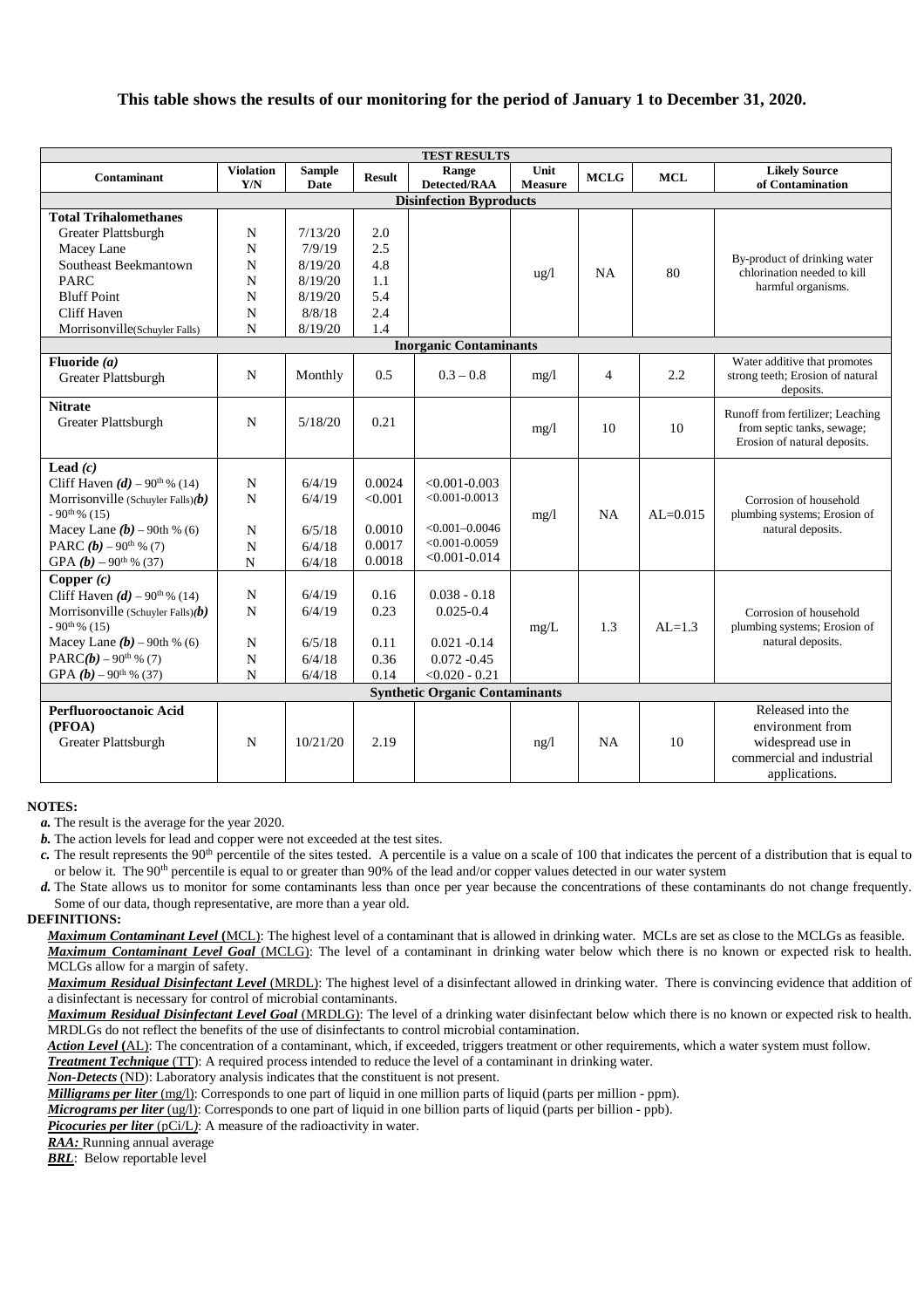## **WHAT DOES THIS INFORMATION MEAN?**

Water quality for the Greater Plattsburgh Water District has always been of exceptional quality. Water quality of all wells meets current Health Department requirements. The Town collects ten monthly samples in Greater Plattsburgh, two in Morrisonville, one in each Southeast Beekmantown, Bluff Point and Cliff Haven for total coliform and E. coli analysis. In addition, one quarterly sample is collected from PARC and Macey Lane. We have learned through our testing that some contaminants have been detected; however, these contaminants were detected below the level allowed by the State.

*If present, an elevated level of lead can cause serious health problems, especially for pregnant women and young children. Lead in drinking water is primarily from materials and components associated with the service lines and home plumbing. The Town of Plattsburgh is responsible for providing high quality drinking water, but cannot control the variety of materials used in plumbing components. When your water has been sitting for several hours, you can minimize the potential for lead exposure by flushing your tap for up to 2 minutes before using the water for drinking and cooking. If you are concerned about lead in your water, you may wish to have your water tested. Information on lead in drinking water, testing methods and steps you can take to minimize exposure is available from the Safe Drinking Water Hotline or at http://www.epa.gov/safewater/lead.*

## **IS OUR WATER SYSTEM MEETING OTHER RULES THAT GOVERN OPERATIONS?**

We are required to monitor our drinking water for specific contaminants on a regular basis. Results of regular monitoring are an indicator of whether or not our drinking water meets health standards. Our system was in compliance with applicable State drinking water operating, monitoring and reporting requirements.

In this reporting period, the Greater Plattsburgh Water District experienced incidents requiring "Boil Water" notices. None of these incidents were a result of system contamination, but were issued as precautions due to system leaks, breaks or pressure reductions. The dates and reasons for these notifications are as follows:

|     | 01/30/2020 | Water line break     | Follow up samples negative | <b>PARC</b> |
|-----|------------|----------------------|----------------------------|-------------|
| 2.  | 02/20/2020 | Water line break     | Follow up samples negative | <b>GPA</b>  |
| 3.  | 02/21/2020 | Water line break     | Follow up samples negative | <b>GPA</b>  |
| 4.  | 06/03/2020 | Maintenance/upgrades | Follow up samples negative | <b>GPA</b>  |
| 5.  | 07/22/2020 | Water line break     | Follow up samples negative | <b>PARC</b> |
| 6.  | 09/22/2020 | Maintenance/repairs  | Follow up samples negative | <b>PARC</b> |
| 7.  | 10/18/2020 | Water line break     | Follow up samples negative | <b>GPA</b>  |
| 8.  | 10/18/2020 | Water line break     | Follow up samples negative | <b>GPA</b>  |
| 9.  | 12/17/2020 | Water line break     | Follow up samples negative | <b>GPA</b>  |
| 10. | 12/21/2020 | Water line break     | Follow up samples negative | <b>CH</b>   |

### **DO I NEED TO TAKE SPECIAL PRECAUTIONS?**

Some people may be more vulnerable to disease causing microorganisms or pathogens in drinking water than the general population. Immuno-compromised persons such as persons with cancer undergoing chemotherapy, persons who have undergone organ transplants, people with HIV/AIDS or other immune system disorders, some elderly, and infants can be particularly at risk from infections. These people should seek advice from their health care provider about their drinking water. EPA/CDC guidelines on appropriate means to lessen the risk of infection by Cryptosporidium, Giardia and other microbial pathogens are available from the Safe Drinking Water Hotline at 800-426-4791.

*Our system is one of the many drinking water systems in New York State that provides drinking water with a controlled, low level of fluoride for consumer dental health protection. According to the United States Centers for Disease Control, fluoride is very effective in preventing cavities when present in drinking water at an optimal level of 0.7 mg/l. To ensure that the fluoride supplement in your water provides optimal dental protection, the State Department of Health requires that we monitor fluoride levels on a daily basis. During 2020, monitoring results showed fluoride levels well below the 2.2 mg/l MCL for fluoride.*

# **WATER CONSERVATION**

Local Law No. 2 of Section 87.31 amended in 1991 provides steps for water conservation/drought procedures for emergency situations. The following recommendations can help conserve, which will reduce treatment and pumping costs:

- $\checkmark$  Check faucets, pipes and toilets for leaks and repair them. Leaks may use thousands of gallons of water each year;
- $\checkmark$  Use your automatic dishwasher and washing machine with full loads;
- $\checkmark$  Avoid unnecessary car washing, when doing so, do not leave water running; and
- $\checkmark$  Keep a bottle of water in the refrigerator rather than running water until it is cold.
- $\checkmark$  The installation of a lawn irrigation system requires that an acceptable backflow device be installed;
- $\checkmark$  Abandoned, privately owned water wells should be properly sealed and capped to protect our underground water sources. The Clinton County Health Department can provide property owners with proper and safe abandonment measures.